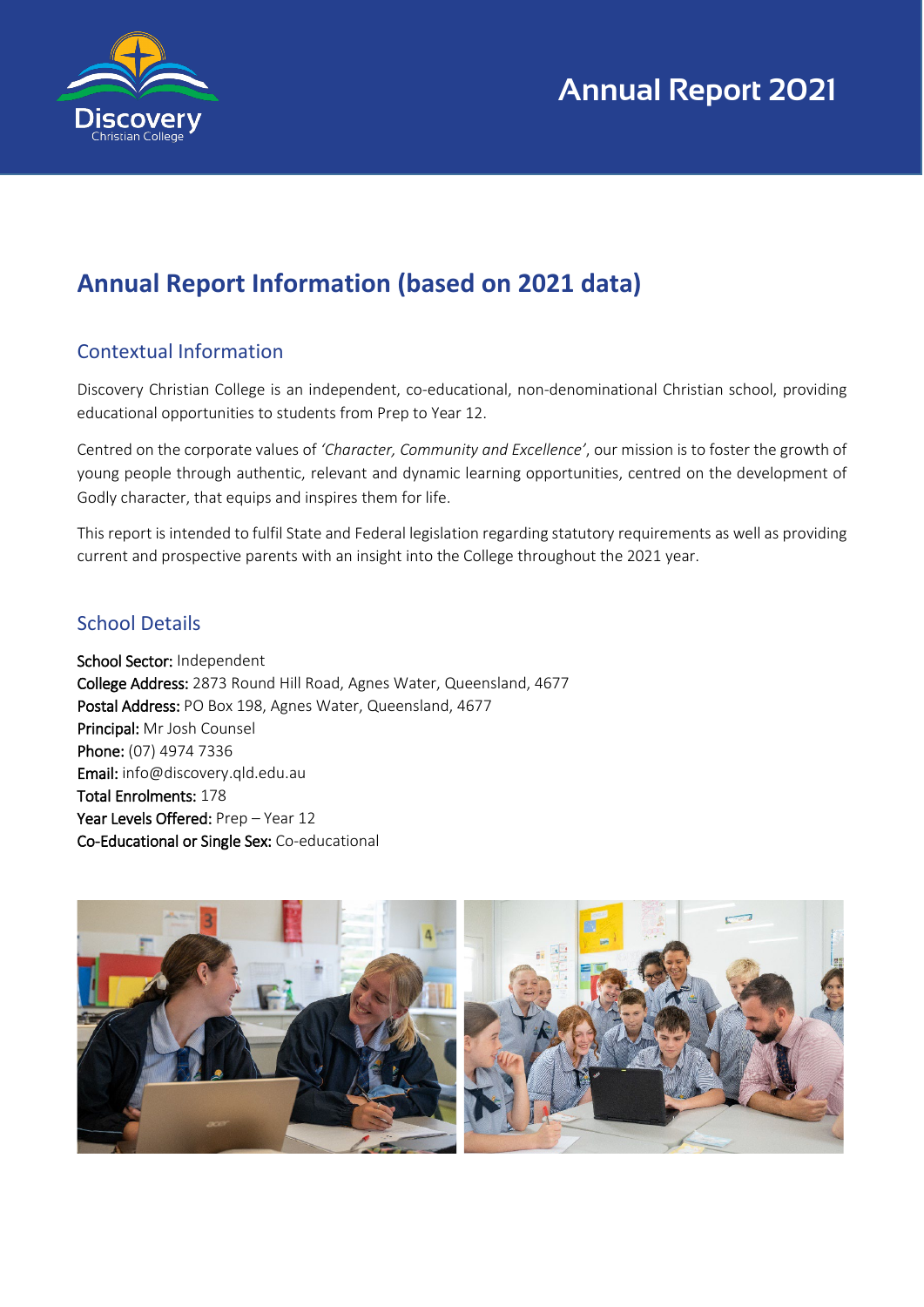

## **Student Outcomes**



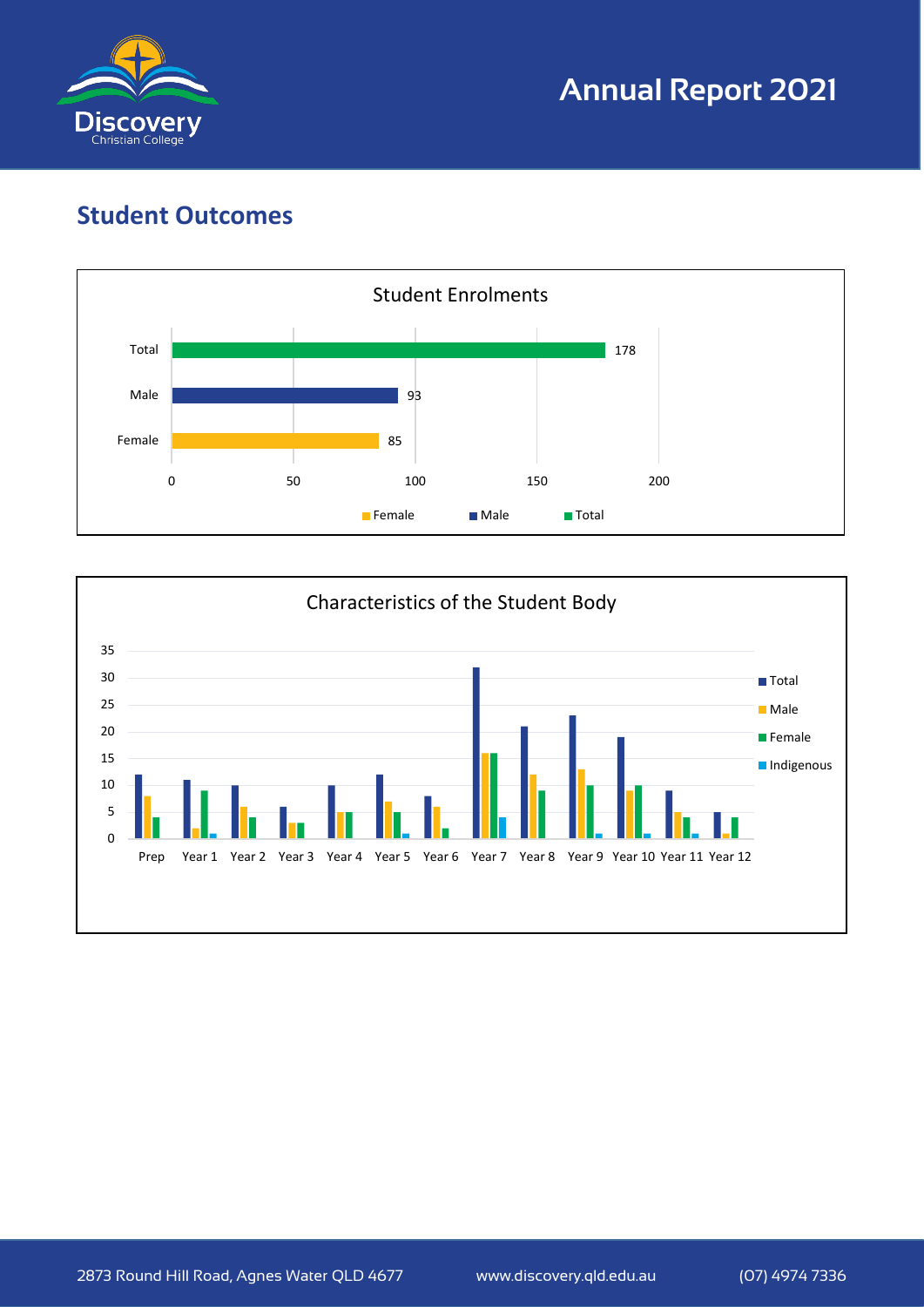

#### Student Attendance

Non-attendance is tracked and carefully monitored by the College. A digital roll is marked each lesson in Secondary School and each morning in Primary School. Parents are asked to contact the College prior to the commencement of the school day to advise of student absences. Any unexplained absences are followed up with a text message to parents, where an explanation is sought for the student's absence. In cases of prolonged non-attendance, this is followed up by the College Leadership Team and in extreme cases, Police notified to remedy the situation.



### Apparent Retention Rate: Year 10-12

The apparent retention rate represents the number of students who enrolled in year 10 in 2019 as compared to the number who were enrolled in Year 12 in 2021.

|                    | Year 10 Base (2019) | Year 12 (2021) | Retention Rate |
|--------------------|---------------------|----------------|----------------|
| Number of Students |                     |                | 133%           |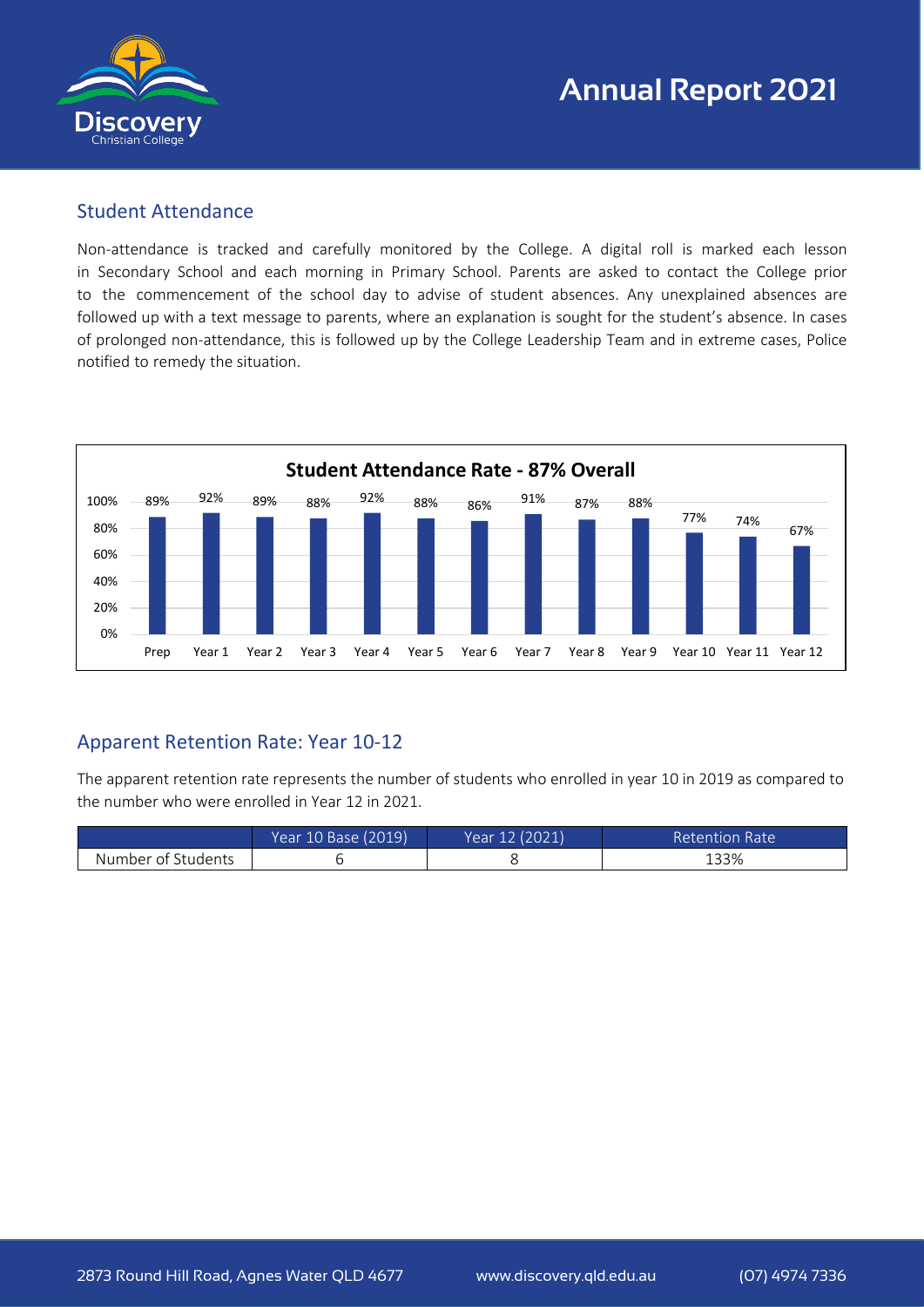



#### NAPLAN 2021

Benchmark Data for Year-note: some aspects are unable to be reported on due to limitations in historical cohort sizes.

#### Progress

The percentage of students at the school who achieved above average progress, compared to students of a similar background and who had the same starting score on their previous NAPLAN test.

|          | Year 3-5 (2021) | Year 5-7 (2021) | Year 7-9 (2021) |
|----------|-----------------|-----------------|-----------------|
| Reading  | n/a             | n/a             | 47              |
| Writing  | n/a             | n/a             |                 |
| Numeracy | n/a             | n/a             | -47             |

#### Results

The average NAPLAN score for all students at the school in each domain, compared to the average score of students in Australia for that domain

#### Reading

|                          | Year 3 (2021) | Year 5 (2021) | Year 7 (2021) | Year 9 (2021) |
|--------------------------|---------------|---------------|---------------|---------------|
| Average Score (School)   | 402           | 470           | 556           | 561           |
| Average Score (National) | 438           | 511           | 542           | 577           |

#### Writing

|                          | Year 3 (2021) | Year 5 (2021) | Year 7 (2021) | Year 9 (2021) |
|--------------------------|---------------|---------------|---------------|---------------|
| Average Score (School)   | 390           | 458           | 507           | 588           |
| Average Score (National) | 425           | 480           | 522           | 551           |

#### Spelling

|                          | Year 3 (2021) | Year 5 (2021) | Year 7 (2021) | Year 9 (2021) |
|--------------------------|---------------|---------------|---------------|---------------|
| Average Score (School)   | 388           | 476           | 533           | 577           |
| Average Score (National) | 421           | 504           | 548           | 580           |

#### Grammar and Punctuation

|                          | Year 3 (2021) | Year 5 (2021) | Year 7 (2021) | Year 9 (2021) |
|--------------------------|---------------|---------------|---------------|---------------|
| Average Score (School)   | 402           | 484           | 552           | 578           |
| Average Score (National) | 433           | 503           | 533           | 573           |

#### **Numeracy**

|                          | Year 3 (2021) | Year 5 (2021) | Year 7 (2021) | Year 9 (2021) |
|--------------------------|---------------|---------------|---------------|---------------|
| Average Score (School)   | 361           | 446           | 562           | 578           |
| Average Score (National) | 403           | 495           | 550           | 588           |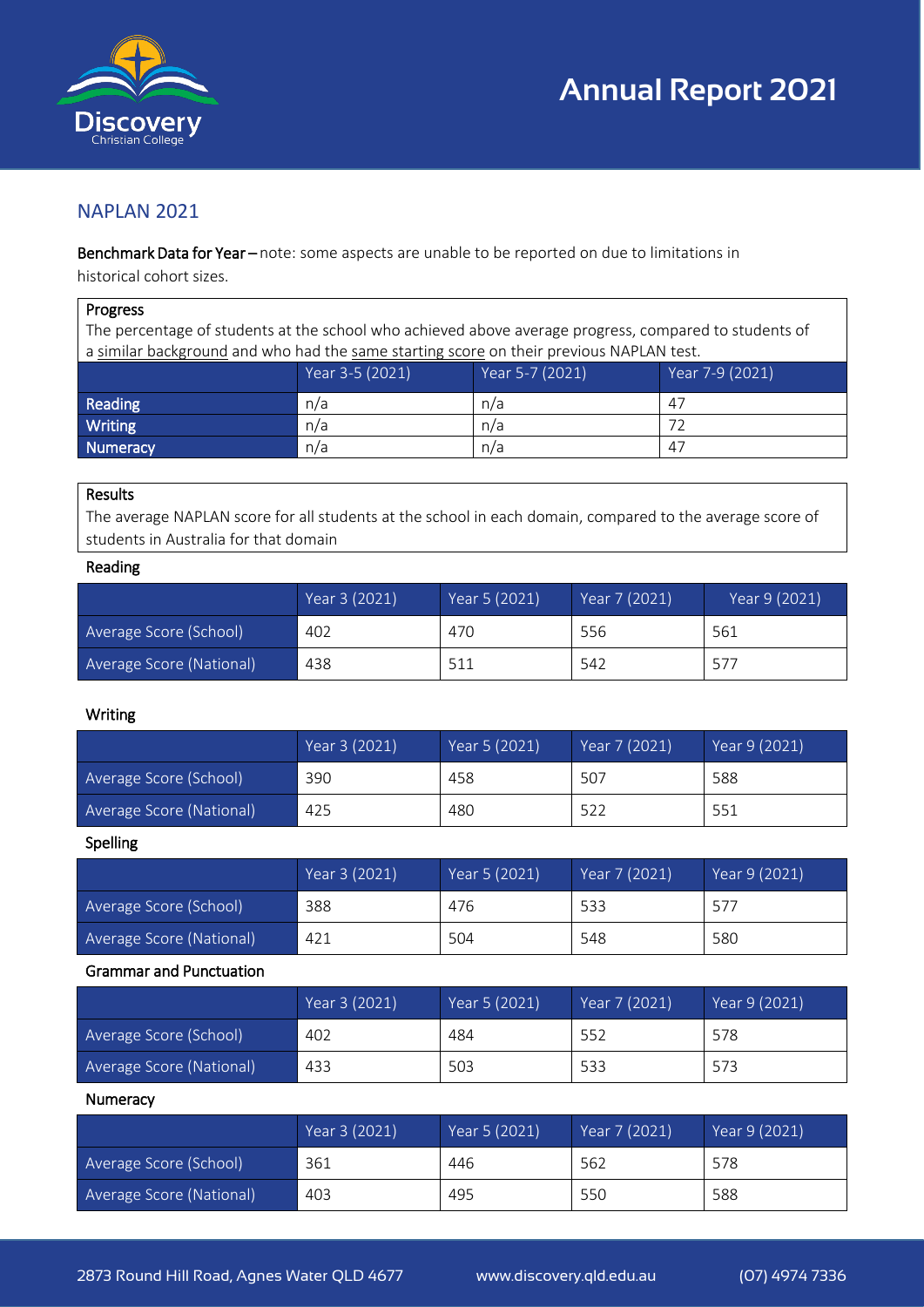

#### Year 12 Outcomes

| Outcomes for Year 12 Cohort 2020                                                     |          |
|--------------------------------------------------------------------------------------|----------|
| Number of Students awarded a Senior Education Profile (SEP)                          | 5        |
| Number of students awarded a Queensland Certificate of Education (QCE)               | 3        |
| Number of students awarded a Queensland Certificate of Individual Achievement (QCIA) | 0        |
| Number of students awarded an International Baccalaureate Diploma (IBD)              | 0        |
| Number of students receiving a Senior Statement only                                 | 2        |
| Number of students awarded one or more Vocational Education and Training (VET)       | 3        |
| qualifications                                                                       |          |
| Number of students who are completing or completed a School-based Apprenticeship or  | $\Omega$ |
| Traineeship (SAT)                                                                    |          |
| Number of students awarded a VET qualification:                                      |          |
| Certificate I                                                                        | $\Omega$ |
| Certificate II                                                                       | 3        |
| Certificate III                                                                      |          |
| Certificate IV                                                                       | O        |
| Diploma                                                                              | $\Omega$ |
| Advanced Diploma                                                                     | 0        |

\*QCAA 2021 Cohort Summary as at 16 February 2022

### Post-school Destination Information

At the time of publishing this School Annual Report, the results of the 2021 post-school destinations survey, Next Steps – Student Destination report for the school was not available. Information about these post-school destinations of our students will be uploaded to the College's website in September after release of the information.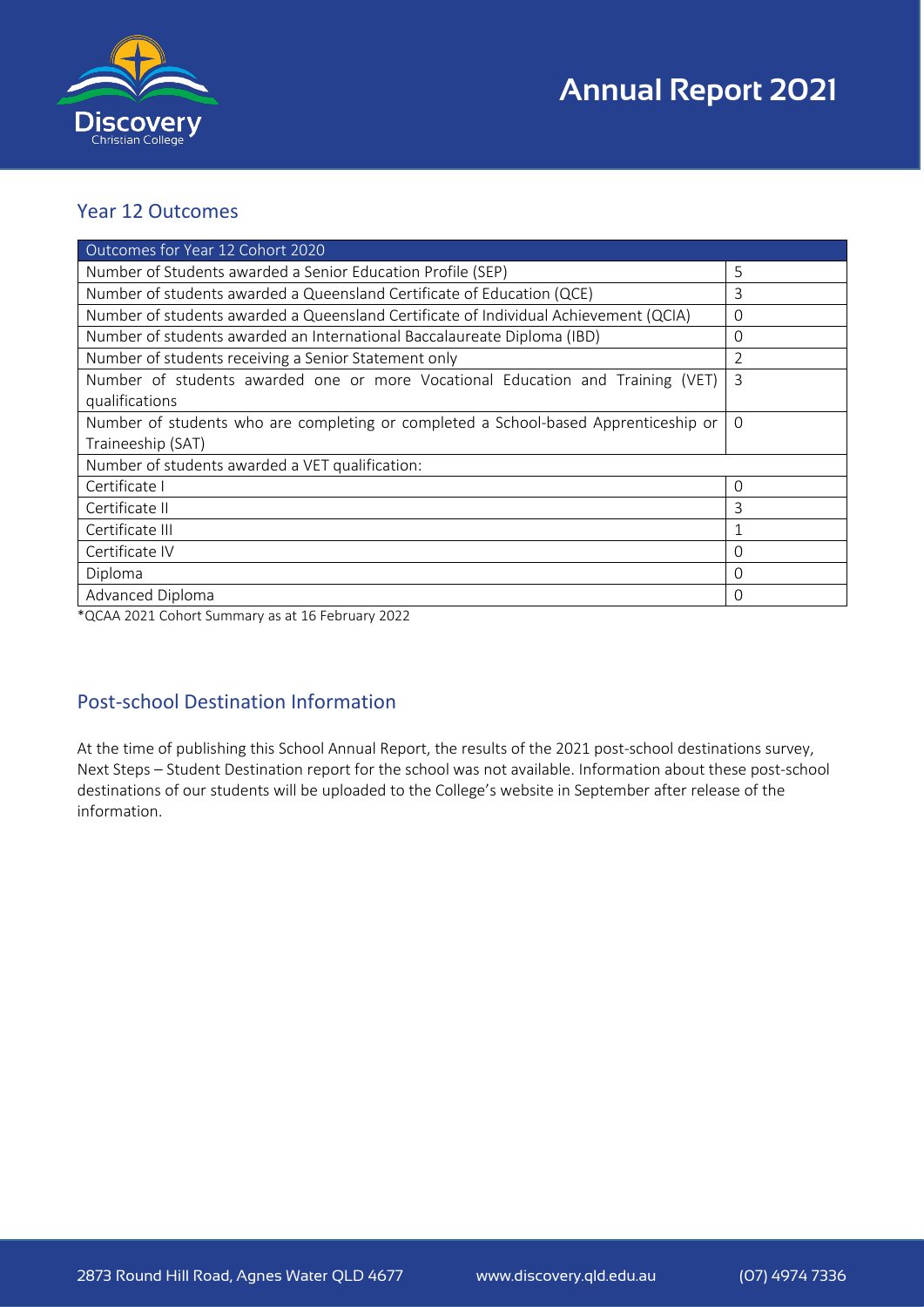

## **Staff**



### Teacher Qualifications

| Qualification | Percentage of Teaching Staff and College Leadership who hold this qualification |
|---------------|---------------------------------------------------------------------------------|
| Doctorate     | 6.3%                                                                            |
| Masters       | 12.5%                                                                           |
| Bachelor      | 75%                                                                             |
| Diploma       | 6.3%                                                                            |
| Certificate   | N/A                                                                             |

## Staff Retention Rate – (2020 – 2021)

100%

#### Professional Development

All members of the teaching staff participated in Professional Development and Learning throughout 2021. Throughout the year, the College ran in-house professional development as well as engaging in funded programs run by Independent Schools Queensland and the Queensland Curriculum and Assessment Authority. All College teaching staff were involved in professional learning activities. Total expenditure on professional development was \$16,484. This equates to \$1,030.25 per staff member.

#### Staff Attendance Rate

| Teaching Staff | Non-Teaching | <b>Total</b> |
|----------------|--------------|--------------|
| 96%            | 96.1%        | 96.1%        |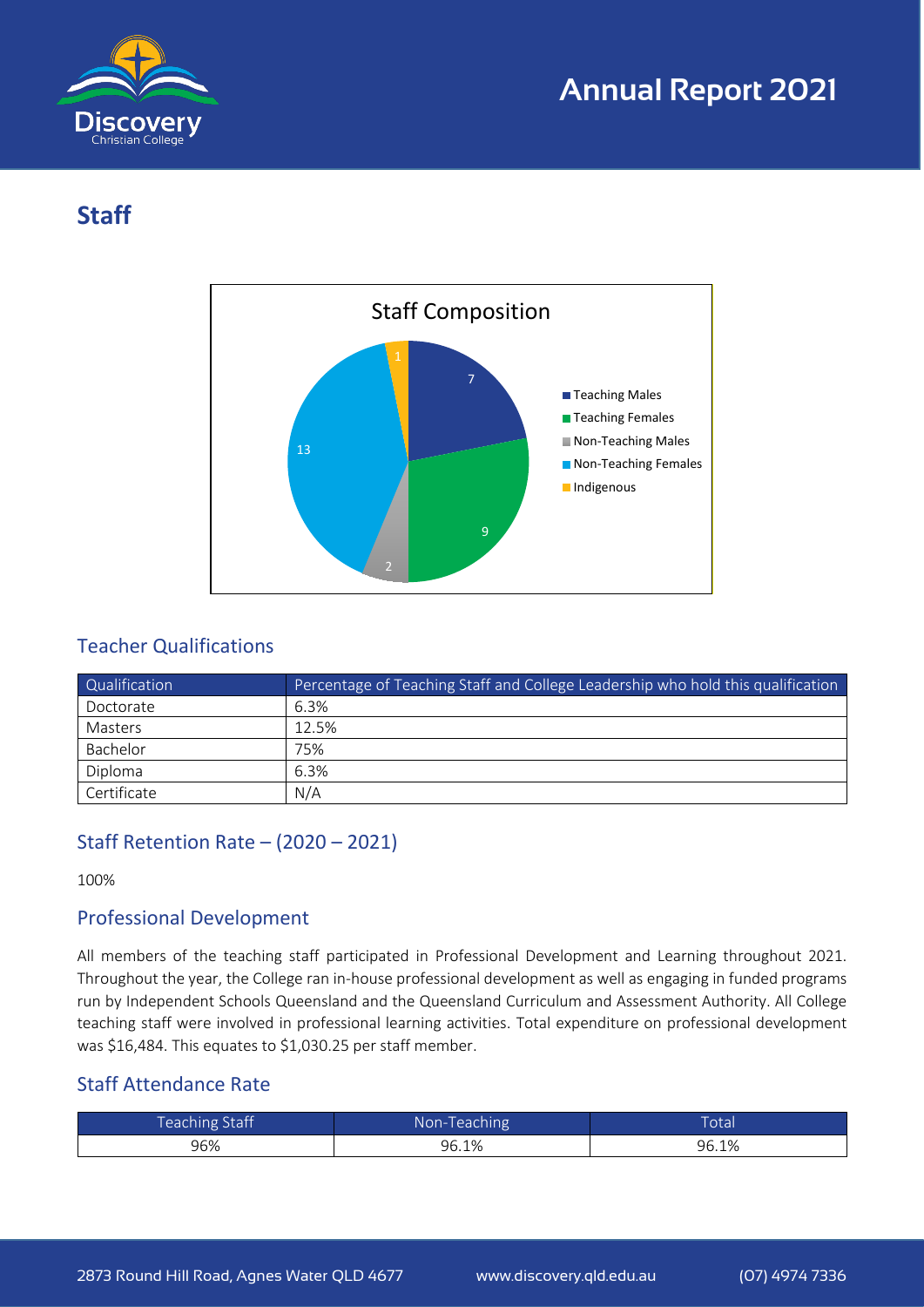

## **Culture**

### Social Climate

College staff passionately invest in nurturing student growth through an intentional combination of pastoral care and student centred learning experiences. Knowing both who students are, as well as how they learn sit as central pillars within the College community, enabling the expression of the College motto '*Character, Community & Excellence'* to be evidenced in all aspects of College life.

At Discovery Christian College, every member of the College community has the right to be treated with respect, dignity and understanding hence, there is a zero tolerance approach to bullying behaviour. Incidents are dealt with through the College's Character Development Framework. Any reports of bullying are carefully documented and fully investigated.

- Pastoral Care: The College utilises a mixed gendered year level based Pastoral Care program, enabling the intentional development of support networks and connections.
- House Groups: Each student belongs to one of four house groups which add an additional framework for whole school competition, in sporting and cultural domains.

#### Parental Involvement

Parents are regularly invited to participate in College events and activities. In addition to this, parents are involved in focus groups and workshops with College leadership staff to provide feedback and suggestions regarding educational and strategic aspects of the College. Parents are actively encouraged to be a part of all College events.

• P&F: Parents meet one to two times per term for the purpose of facilitating College events and opportunities for interaction amongst the College community.

### Parent, Student and Teacher Satisfaction with the College

Throughout 2021, a number of forums, focus groups and parent surveys were conducted with parents, staff and students as a means to ascertain feedback on College operations along with strategic and educational aspects of the College feedback. This feedback was used to shape subject selections along with broader performance objectives for the College, including the College's strategic plan, behaviour management framework and teaching and learning framework.

#### Financial Data

Myschool website:<https://www.myschool.edu.au/>